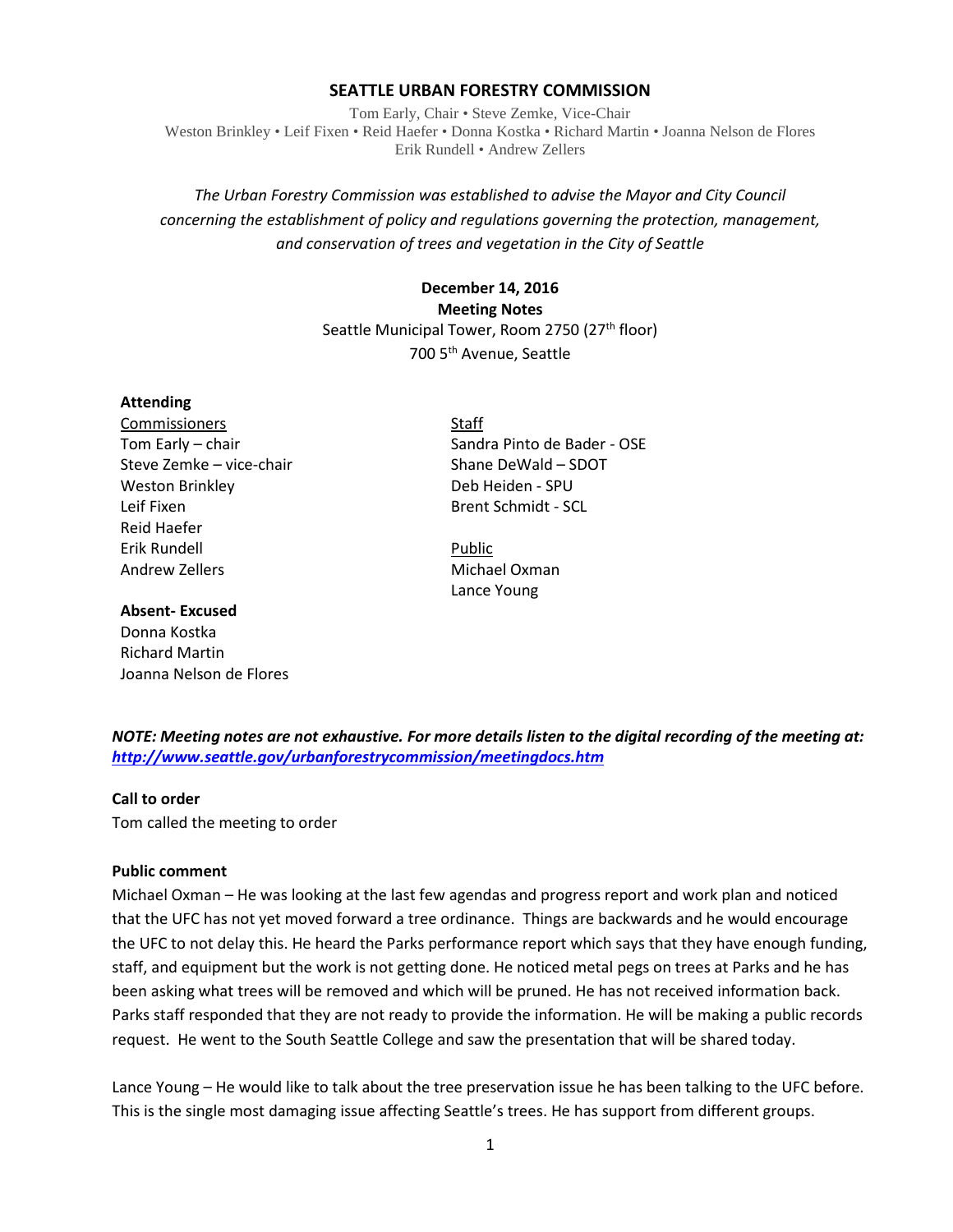Provided documents that SCL is taking more canopy than other utilities. Instead of providing Lance with a forum to express his issues. He feels like this is a trial without allowing any cross-examination. It doesn't feel like an equitable and fair exchange of ideas. People would be very disappointed if they don't get support from the UFC.

## **Trees: Stormwater Infrastructure… from the Roots Up! – Shane Dewald (SDOT)/Deb Heiden (SPU)**

Shane and Deb provided a presentation about work that SDOT and SPU have done together. And showed photos of projects that have incorporated trees as part of green stormwater infrastructure. 27% of the land in Seattle is designated as public right-of-way (regulated by SDOT); 20% of the land is parks/open space or publicly owned lands.

The City has been looking at a combination of three methods to manage stormwater: preserved mature trees and open space, new trees and bioretention, and detention & underground infrastructure. The Good Neighbor Policy dictates unique, variable, multi-cultural, and multi-disciplinary approaches.

Shane and Deb showed a series of projects that have improved neighborhoods and stormwater retention functions. Projects include: The Ave (U. District), Vine Street, SPU natural drainage projects, SeaStreets, Broadview/Pinehurst Green Grid, Thornton Creek Confluence and Knickerbocker Floodplain; Midvale Detention Pond; Venema Creek; Ballard & Delridge; Mercer Corridor; Amazon/South Lake Union; and in the future, the Central Waterfront and 520.

Trees are the common denominator. The City has new ordinances to prioritize and protect street trees, and is working to protect trees on new construction projects. SDOT is planting conifers where they can despite typical right-of-way limitations.

Thornton Creek Restoration Film:<https://vimeo.com/128652416>

## **Preparedness Strategy letter of recommendation – discussion and possible vote**

The Commission briefly talked about this last week. Now there is a draft recommendation on the table for input. Commissioners provided input and adopted the letter as amended.

# **ACTION: A motion to approve the letter of recommendation as amended was made, seconded, and approved.**

## **SCL pruning practices letter – initial discussion**

Last week the Commission discussed a letter that would stem out of the conversations around SCL pruning policies. The idea is to look at efficiencies that could be gained from issues SCL shared with the UFC during the past SCL tour. There are different departments trying to do their work but the entities that do the work are finding hiccups. Maybe a call to action to look at ways to make pruning crews more efficient and maybe point out the fact that there are electrical hazards out there and acknowledge that SCL and SDOT have different baskets of money to do this work. Tom wonders if the benefits will outweigh the challenges.

Look at comprehensively addressing this and maybe recommend an independent study. Can cost be decreased and efficiencies increased? And maybe find a way to reduce loss of tree canopy resulting from longer pruning cycles. Can cycle times be reduced?